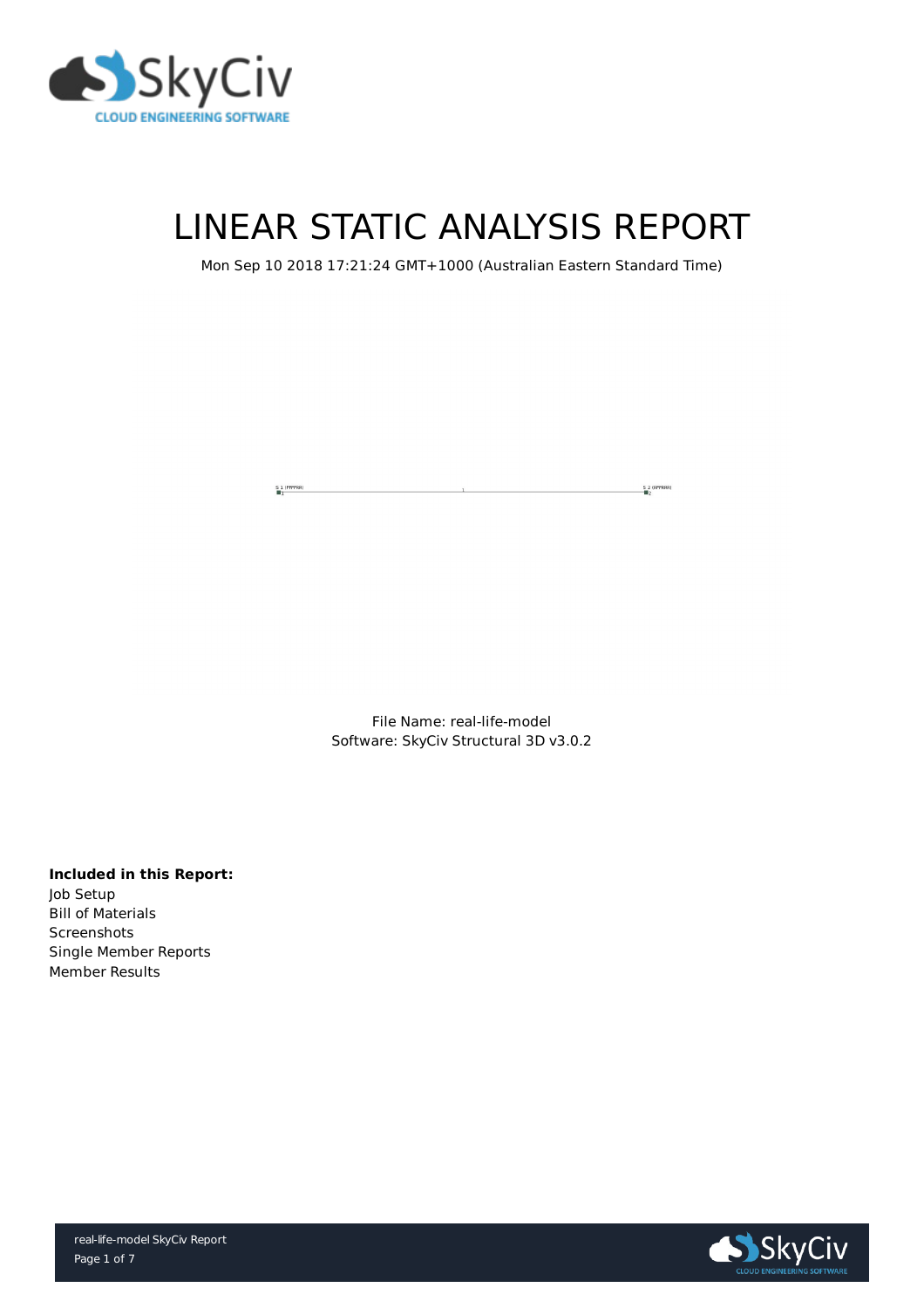

## Job Setup

#### **LINEAR STATIC ANALYSIS REPORT**

#### SkyCiv Structural 3D v3.0.2

Date: Mon Sep 10 2018 17:21:24 GMT+1000 (Australian Eastern Standard Time)

#### **NODE COORDINATES (m)**

| <b>Node</b> |        | Coordinate Coordinate Coordinate |       |
|-------------|--------|----------------------------------|-------|
|             | 0.000  | 0.000                            | 0.000 |
|             | 15.516 | 0.000                            | 0.000 |

#### **MEMBERS (deg, mm, m)**

F=Fixed, R=Released

|                      |  |                       |                           |  |                                                       | Node A Node B Node A Node B                 | <b>Cable</b> |        |
|----------------------|--|-----------------------|---------------------------|--|-------------------------------------------------------|---------------------------------------------|--------------|--------|
| Member Node A Node B |  |                       | <b>Type Section Angle</b> |  |                                                       | Fixity Fixity Offsets Offsets Length Length |              |        |
|                      |  | 2 Continuous & Normal |                           |  | $1 \mid 0.000 \mid$ FFFFFF $\mid$ FFFFFF $\mid$ 0,0,0 | $0,0,0$ .                                   |              | 15.516 |

| real-life-model   |                     | File Name                |
|-------------------|---------------------|--------------------------|
| Empty             |                     | Job Name                 |
| Empty             |                     | Designer                 |
| Empty             |                     | Job Description          |
|                   |                     |                          |
| m                 | Length Units        |                          |
| mm                |                     | Section Length Units     |
| <b>kN</b>         | <b>Force Units</b>  |                          |
| kNm               |                     | Moment and Torsion Units |
| kPa               | Pressure Units      |                          |
| <b>MPa</b>        |                     | Material Strength Units  |
| kg/m <sup>3</sup> |                     | Material Density Units   |
| mm                |                     | <b>Translation Units</b> |
| <b>MPa</b>        | <b>Stress Units</b> |                          |
| $\overline{2}$    | <b>Nodes</b>        |                          |
| $\overline{1}$    | Members             |                          |
| $\Theta$          | Plates              |                          |
| $\Theta$          | Meshed Plates       |                          |
| $\overline{2}$    | Supports            |                          |
| $\overline{1}$    | Sections            |                          |
| $\Theta$          | Point Loads         |                          |
| $\Theta$          |                     | Distributed Loads        |
| 0                 | Moments             |                          |
| 0                 | Pressures           |                          |
| 0                 | Area Loads          |                          |
| Metric            | Units               |                          |
| 24                |                     | Member Evaluation Points |
| <b>RRRRRR</b>     |                     | General Constraint       |
| 6                 |                     | Total Degrees of Freedom |
| 0N                | Self Weight         |                          |
|                   |                     |                          |

#### **SUPPORTS (kN/m, kNm/rad)**

F=Fixed, R=Released, S=Spring

|             | <b>Restraint</b> | <b>X</b> Trans           | <b>Y</b> Trans | <b>Z</b> Trans | <b>X</b> Rot             | <b>Y Rot</b>                                                     | <b>Z</b> Rot |
|-------------|------------------|--------------------------|----------------|----------------|--------------------------|------------------------------------------------------------------|--------------|
| <b>Node</b> |                  |                          |                |                |                          | Code Stiffness Stiffness Stiffness Stiffness Stiffness Stiffness |              |
|             | <b>FFFFRR</b>    |                          |                |                |                          | -                                                                |              |
|             | <b>RFFRRR</b>    | $\overline{\phantom{0}}$ |                |                | $\overline{\phantom{0}}$ | $\overline{\phantom{0}}$                                         |              |

|                 |             | Young's                     | <b>Poisson's</b> |
|-----------------|-------------|-----------------------------|------------------|
| <b>Material</b> | <b>Name</b> | <b>Modulus Density</b>      | <b>Ratio</b>     |
|                 |             | Concrete 30240.000 2500.000 | 0.200            |

#### **SECTIONS** (mm, mm<sup>2</sup>, mm<sup>4</sup>, deg)

#### **MATERIALS (MPa, kg/m ) 3**

|                |                  |                 |            |             | <b>Shear Area</b> | <b>Shear Area</b> | <b>Shear Area</b> | <b>Shear Area</b> | <b>Torsion</b> |
|----------------|------------------|-----------------|------------|-------------|-------------------|-------------------|-------------------|-------------------|----------------|
| <b>Section</b> | <b>Name</b>      | <b>Shape</b>    | Depth      | Width       | z (STRESS)        | <b>v</b> (STRESS) | z (TIMO)          | y (TIMO)          | <b>Radius</b>  |
| 1 <sup>1</sup> | $300 \times 500$ | I-Beam          | 300.000    | 500,000     | 88047.618         | 64963.738         |                   |                   | 201.380        |
|                | <b>Centroid</b>  | <b>Centroid</b> |            |             | <b>v-Axis</b>     | z-Axis            | <b>Torsion</b>    | <b>Principal</b>  |                |
| <b>Section</b> |                  | z               |            | <b>Area</b> | Mol               | Mol               | <b>Constant</b>   | <b>Angle</b>      |                |
|                | 150,000          | 250,000         | 103101.652 |             | 1269414692.650    | 945076497.479     | 1035730000.000    | 0.000             |                |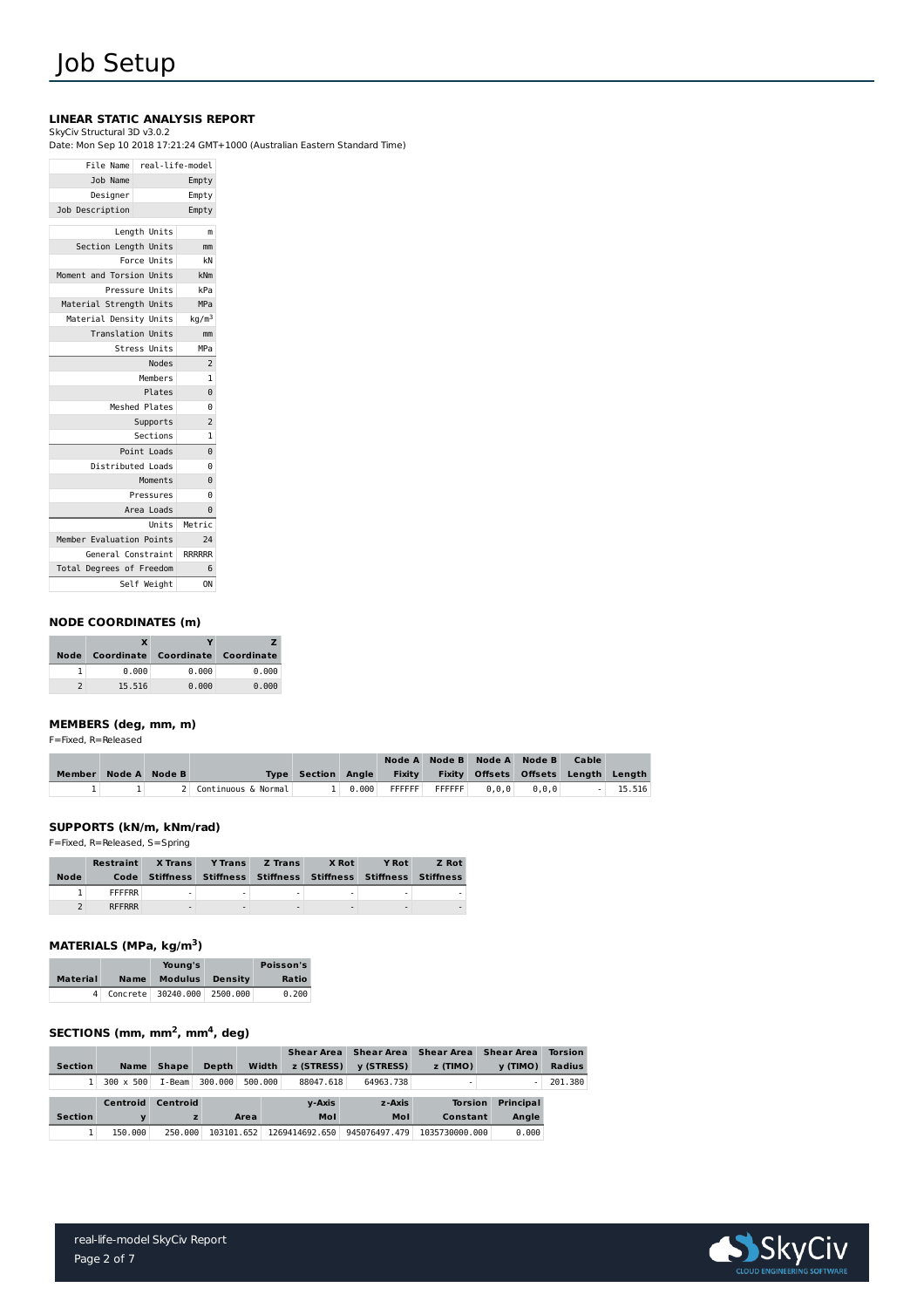

#### **SELF WEIGHT (g's)**

| Load | $\bm{X}$                             | Y        |       |
|------|--------------------------------------|----------|-------|
|      | <b>Group Gravity Gravity Gravity</b> |          |       |
| SW   | 0.000                                | $-1.000$ | 0.000 |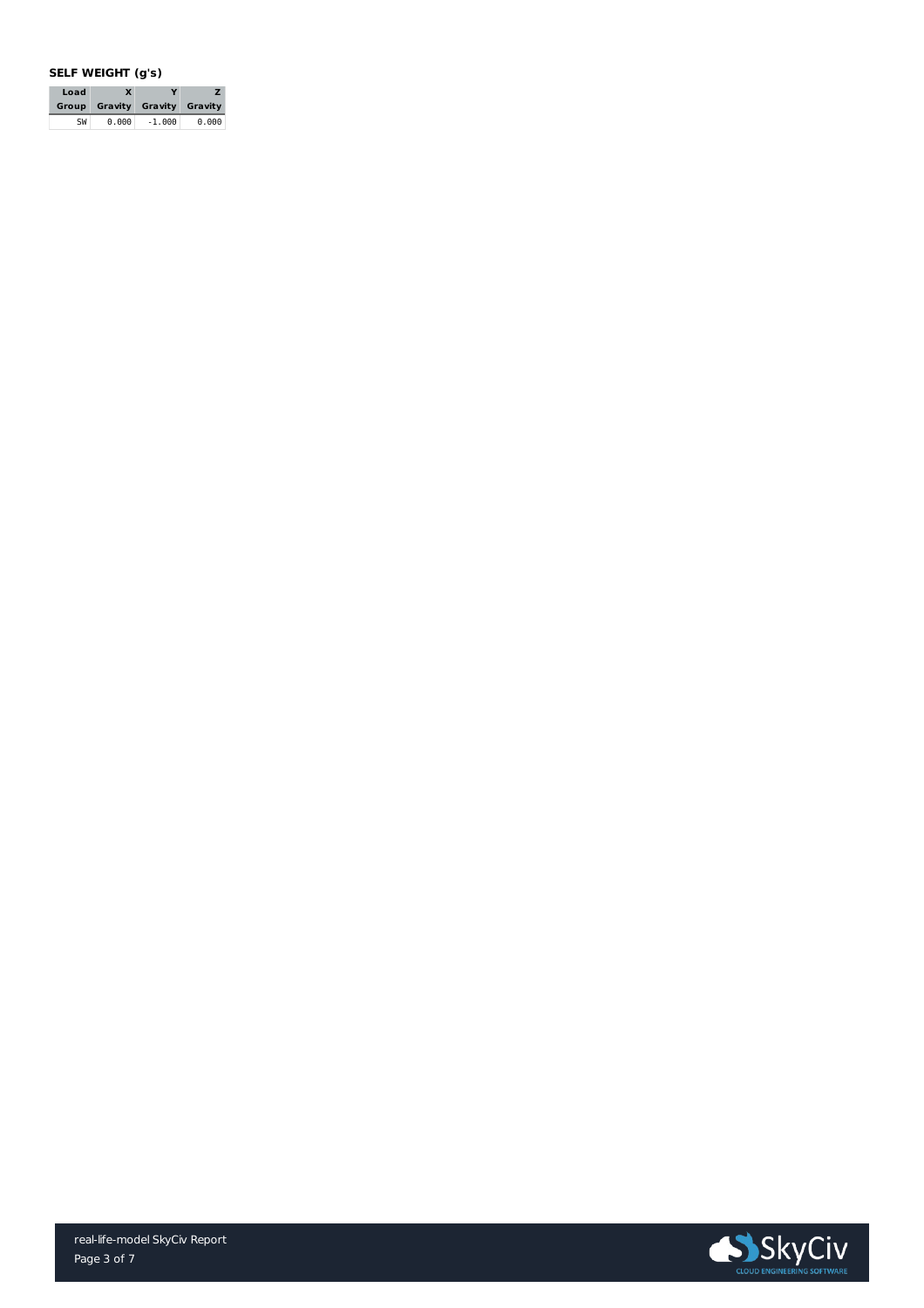

#### **BILL OF MATERIALS FOR MEMBERS (m, kg)**

|                |   |                                 | Unit | <b>Total</b> | Unit                              | <b>Total</b> |
|----------------|---|---------------------------------|------|--------------|-----------------------------------|--------------|
| <b>Section</b> |   | Material Quantity Length Length |      |              | <b>Mass</b>                       | <b>Mass</b>  |
|                | 4 | 1 <sup>1</sup>                  |      |              | $15.516$ 15.516 3999.313 3999.313 |              |
|                |   |                                 |      |              |                                   | 3999.313     |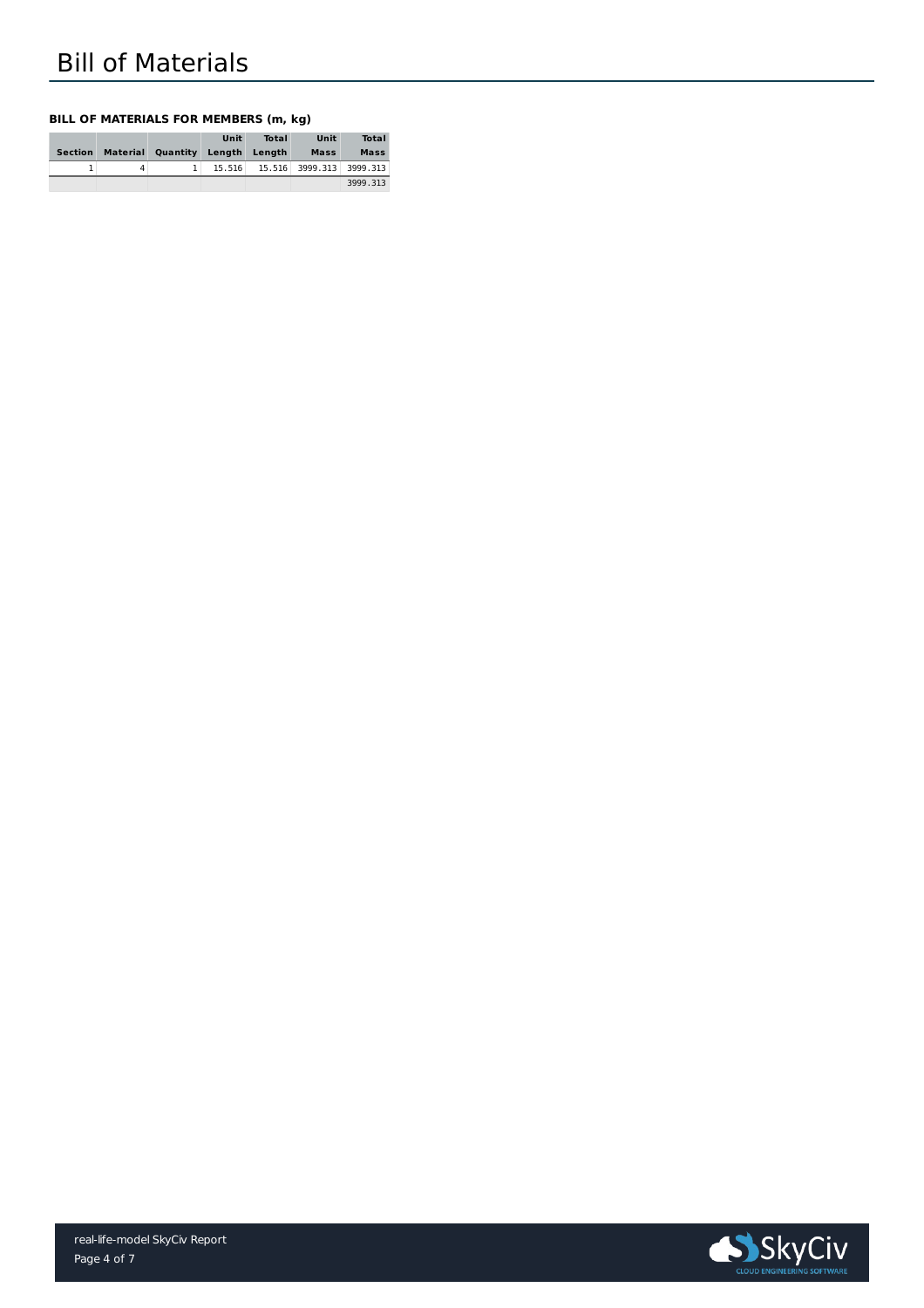

### Screenshots



deflection-beam-wireframe.jpg

|               | 4FPS (0-2 |
|---------------|-----------|
| DisplacementY |           |
| $0.000$ mm    |           |



deflection-beam-renderer.jpg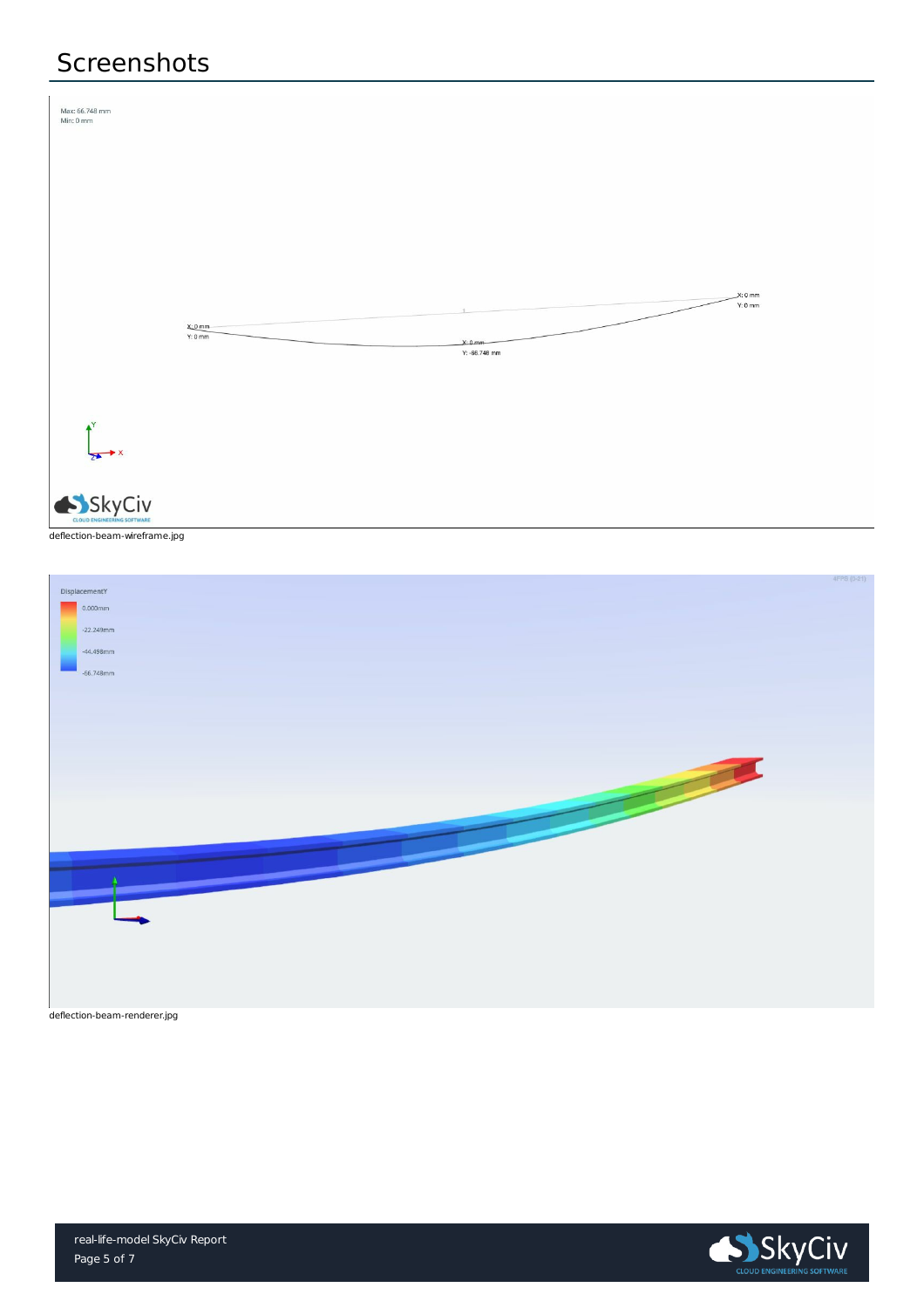real-life-model SkyCiv Report



### Member 1

| <b>Member Summary Table</b> |                               |  |  |  |  |
|-----------------------------|-------------------------------|--|--|--|--|
| Member Number               | 1                             |  |  |  |  |
| Node A                      | 1(0, 0, 0)                    |  |  |  |  |
| Node B                      | 2(15.516, 0, 0)               |  |  |  |  |
| Member Length               | 15.516 m                      |  |  |  |  |
| <b>Section Name</b>         | 300 x 500                     |  |  |  |  |
| <b>Section No</b>           | 1                             |  |  |  |  |
| <b>Section Rotation</b>     | 0 degrees                     |  |  |  |  |
| <b>Fixity A</b>             | <b>FFFFFF</b>                 |  |  |  |  |
| <b>Fixity B</b>             | <b>FFFFFF</b>                 |  |  |  |  |
| <b>Buckling</b>             | <b>Not Analysed</b>           |  |  |  |  |
| <b>Reaction A</b>           | X: 0.000 Y: 19.610 Z: 0.000   |  |  |  |  |
| (kN, kNm)                   | Mx: 0.000 My: 0.000 Mz: 0.000 |  |  |  |  |
| <b>Reaction B</b>           | X: 0.000 Y: 19.610 Z: 0.000   |  |  |  |  |
| (kN, kNm)                   | Mx: 0.000 My: 0.000 Mz: 0.000 |  |  |  |  |

|                                  | <b>Max Location and Result Min Location and Result</b> |          |          |           |  |  |
|----------------------------------|--------------------------------------------------------|----------|----------|-----------|--|--|
| <b>Result</b>                    |                                                        | (m, MPa) | (m, MPa) |           |  |  |
| Shear Stress in Y                | 0.000                                                  | 0.223    | 15.516   | $-0.223$  |  |  |
| Shear Stress in Z                | 0.000                                                  | 0.000    | 0.000    | 0.000     |  |  |
| Bending Stress (Bottom) in Y     | 0.000                                                  | 0.000    | 0.000    | 0.000     |  |  |
| Bending Stress (Bottom) in Z     | 0.000                                                  | 0.000    | 7.758    | $-12.073$ |  |  |
| Combined Stress (Bottom) in Y    | 0.000                                                  | 0.000    | 0.000    | 0.000     |  |  |
| Combined Stress (Bottom) in<br>Ζ | 0.000                                                  | 0.000    | 7.758    | $-12.073$ |  |  |
| Bending Stress (Top) in Y        | 0.000                                                  | 0.000    | 0.000    | 0.000     |  |  |
| Bending Stress (Bottom) in Z     | 7.758                                                  | 12.073   | 0.000    | 0.000     |  |  |
| Combined Stress (Top) in Y       | 0.000                                                  | 0.000    | 0.000    | 0.000     |  |  |
| Combined Stress (Top) in Z       | 7.758                                                  | 12.073   | 0.000    | 0.000     |  |  |
| <b>Axial Stress</b>              | 0.000                                                  | 0.000    | 0.000    | 0.000     |  |  |
| <b>Torsion Stress</b>            | 0.000                                                  | 0.000    | 0.000    | 0.000     |  |  |





| <b>Geometric Properties</b> |            |                 |  |  |  |  |
|-----------------------------|------------|-----------------|--|--|--|--|
| A                           | 103101.652 | mm <sup>2</sup> |  |  |  |  |
| $C_z$                       | 250        | mm              |  |  |  |  |
| $\mathsf{C}_{\mathsf{v}}$   | 150        | mm              |  |  |  |  |
|                             |            |                 |  |  |  |  |

| <b>Bending Properties</b> |                                 |  |  |  |  |
|---------------------------|---------------------------------|--|--|--|--|
| $I_{\mathbf{z}}$          | $945076497.479$ mm <sup>4</sup> |  |  |  |  |
| $I_{\mathbf{V}}$          | $1269414692.65$ mm <sup>4</sup> |  |  |  |  |
| $\mathbf u$               | 0                               |  |  |  |  |

| <b>Shear Properties</b>   |             |                 |  |  |  |
|---------------------------|-------------|-----------------|--|--|--|
| $A_{z}$                   | 88047.618   | mm <sup>2</sup> |  |  |  |
| $A_{\rm V}$               | 64963.738   | mm <sup>2</sup> |  |  |  |
| $Q_{z}$                   | 4369515.059 | mm <sup>3</sup> |  |  |  |
| $\mathbf{Q}_{\mathbf{v}}$ | 4768191.449 | mm <sup>3</sup> |  |  |  |

| <b>Torsion Properties</b> |            |                 |  |  |  |
|---------------------------|------------|-----------------|--|--|--|
|                           | 1035730000 | mm <sup>4</sup> |  |  |  |
|                           | 201.38     | mm              |  |  |  |

| <b>Shape</b><br>E(MPa)<br><b>Material</b> | $\rho$ (kg/m <sup>3</sup> ) |
|-------------------------------------------|-----------------------------|
|-------------------------------------------|-----------------------------|